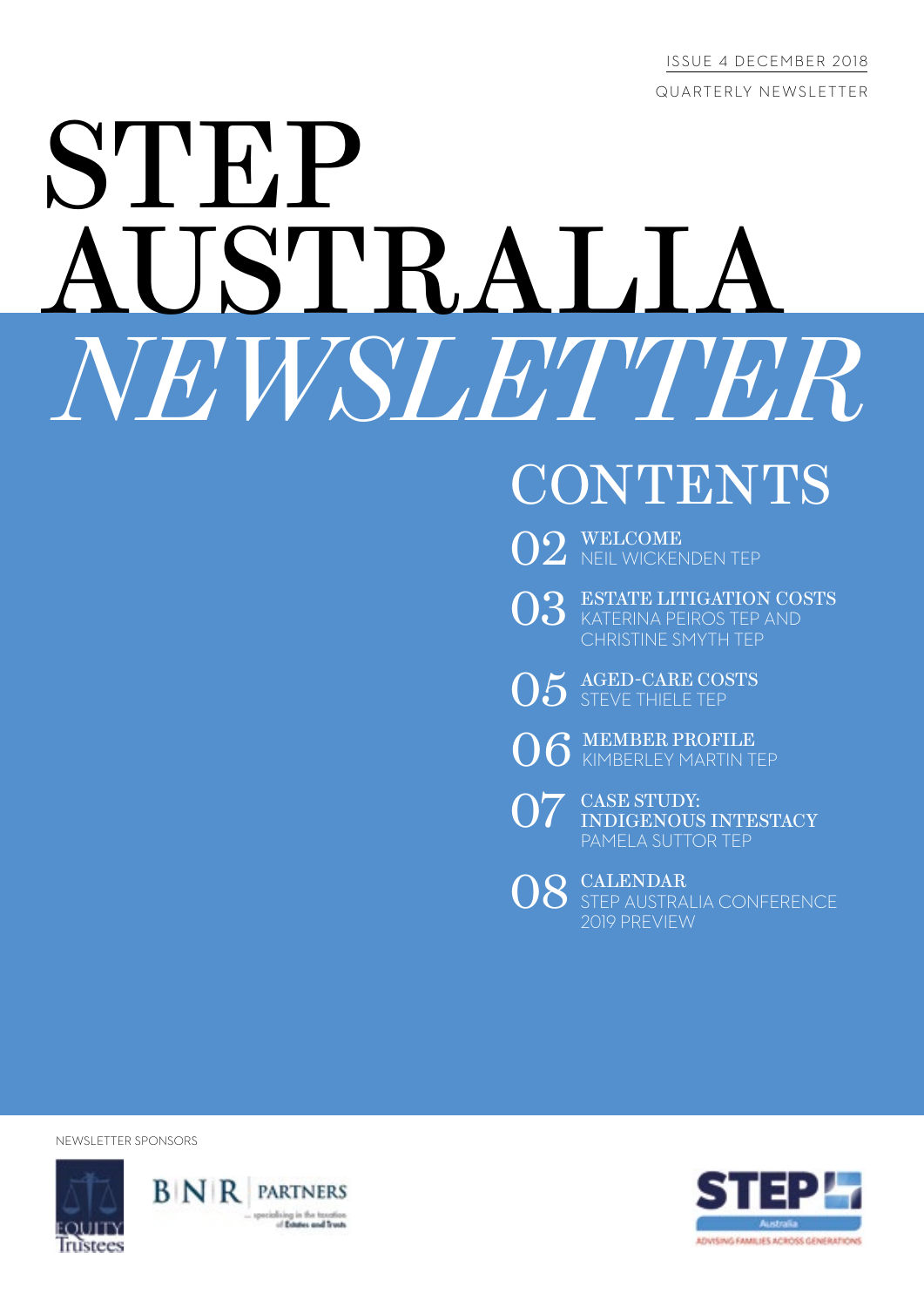## WELCOME FROM STEP AUSTRALIA CHAIR

Elegate registration opened on 15 November for the STEP Australia Conference 2019, to be held at the Stamford Plaza, Brisbane, on 15–17 May 2019.<br>To complete your delegate registration, visit www.eventbrite.com.au/e/ *Australia Newsletter*. Delegate registration opened on 15 November for the STEP Australia Conference 2019, to be held at the Stamford Plaza, Brisbane, on 15–17 May 2019. [step-australia-2019-conference-tickets-48410229299](http://www.eventbrite.com.au/e/step-australia-2019-conference-tickets-48410229299)

The conference will commence with a cocktail reception on the evening of 15 May. There will also be a dinner held on 16 May and a post-conference drinks event on 17 May. All these events are included in the registration fee for delegates. As demonstrated below, the programme is packed with incredible Australian and international speakers.

#### STEP AUSTRALIA CONFERENCE 2019 SPEAKERS

- The Hon Chief Justice Catherine Holmes, Supreme Court of Queensland
- The Hon Dyson Heydon AC QC, Eight Selborne Chambers, Sydney
- The Hon Justice Roslyn Atkinson AO TEP, Supreme Court of Queensland
- The Hon Justice Philip Hallen TEP, Supreme Court of New South Wales
- The Hon Justice Rene Lucien Le Miere, Supreme Court of Western Australia
- His Honour Judge Bernard Porter QC TEP, District Court of Queensland
- Judicial Registrar Leonie Englefield TEP, Supreme Court of Victoria
- Dr Bernard Walrut TEP, Murray Chambers, Adelaide
- Dr Dan Morgan TEP, Inns of Court, Brisbane
- Carolyn Sparke QC TEP, Owen Dixon Chambers West, Melbourne
- David Marks QC TEP, Inns of Court, Brisbane
- Marsha-Laine Dungog and Roy Berg, Moodys Gartner Tax Law, Canada
- Professor John Glover, RMIT University, Melbourne
- Richard Williams TEP, Brisbane Chambers, Brisbane
- Simon Dalgarno FCA, Leadenhall Corporate Advisory, Adelaide
- Laura Geitz (dinner speaker), former captain of the Australian national netball team

We hope to see you at the STEP Australia Conference 2019!

STEP Australia now has several new web events available for you to view. We have seminars from the following experts in their profession: Ines Kallweit TEP, Grahame Young TEP, Frances Fredriksen, Mark Brabazon SC TEP, Ian Raspin TEP, John Stinson TEP and Lindsay Ellison SC TEP.

This is an exciting initiative that enables you to view your local STEP branch's seminar at your convenience – anytime, anywhere – and seminars from other STEP branches around Australia. All STEP members are entitled to a discounted price, listed in the description for each web event. Visit [webevents.](http://webevents.stepaustralia.com)

[stepaustralia.com](http://webevents.stepaustralia.com) to view them now.

The *STEP Australia Newsletter* Sub-Committee, chaired by Andrea Olsson, welcomes expressions of interest from members. Please email any feedback or expressions of interest to Dior Locke at [dior.locke@step.org](mailto:dior.locke%40step.org?subject=)

With best wishes,

*Neil Wickenden TEP, STEP Australia Chair*



#### STEP AUSTRALIA CONTACT INFORMATION

```
Australia STEP Australia Board Chair
         Neil Wickenden TEP 
         nwickenden@hlbnsw.com.au
         www.stepaustralia.com/about-us/ 
         step-australia-board
```
- NSW STEP New South Wales Branch Chair Peter Bobbin TEP **[pbobbin@argylelawyers.com.au](mailto:pbobbin%40argylelawyers.com.au?subject=)  [www.stepaustralia.com/branch/](http://www.stepaustralia.com/branch/step-new-south-wales)  [step-new-south-wales](http://www.stepaustralia.com/branch/step-new-south-wales)**
- QLD STEP Queensland Branch Chair Bryan Mitchell TEP **[bmitchell@mitchellsol.com.au](mailto:bmitchell%40mitchellsol.com.au?subject=)  [www.stepaustralia.com/branch/](http://www.stepaustralia.com/branch/step-queensland)  [step-queensland](http://www.stepaustralia.com/branch/step-queensland)**
- SA STEP South Australia Branch Chairs Julie Van Der Velde TEP and Richard Ross-Smith TEP **[julie@vdvlegal.com.au](mailto:julie%40vdvlegal.com.au?subject=)  [www.stepaustralia.com/branch/](http://www.stepaustralia.com/branch/step-south-australia/)  [step-south-australia/](http://www.stepaustralia.com/branch/step-south-australia/)**
- VIC STEP Victoria Branch Chair Daniel Kelliher TEP **[daniel@easternbridge.com.au](mailto:daniel%40easternbridge.com.au?subject=) [www.stepaustralia.com/branch/](http://www.stepaustralia.com/branch/step-victoria)  [step-victoria](http://www.stepaustralia.com/branch/step-victoria)**
- WA STEP Western Australia Branch Chair Jim O'Donnell TEP **[jodonnell@jacmac.com.au](mailto:jodonnell%40jacmac.com.au?subject=) [www.stepaustralia.com/branch/](http://www.stepaustralia.com/branch/step-western-australia)  [step-western-australia](http://www.stepaustralia.com/branch/step-western-australia)**
- TAS STEP Tasmania Branch Chair Peter Worrall TEP **[peter.worrall@pwl.com.au](mailto:peter.worrall%40pwl.com.au?subject=)  [www.stepaustralia.com/branch/](http://www.stepaustralia.com/branch/step-tasmania)  [step-tasmania](http://www.stepaustralia.com/branch/step-tasmania)**

© 2018 STEP. All rights in and relating to this publication are expressly reserved. No part of this publication may be reproduced, stored in a<br>retrieval system or transmitted in any form or by any means without written<br>permission from STEP. The views expressed in the STEP Australia Newsletter<br>ar liability or responsibility for errors or omissions therein however caused.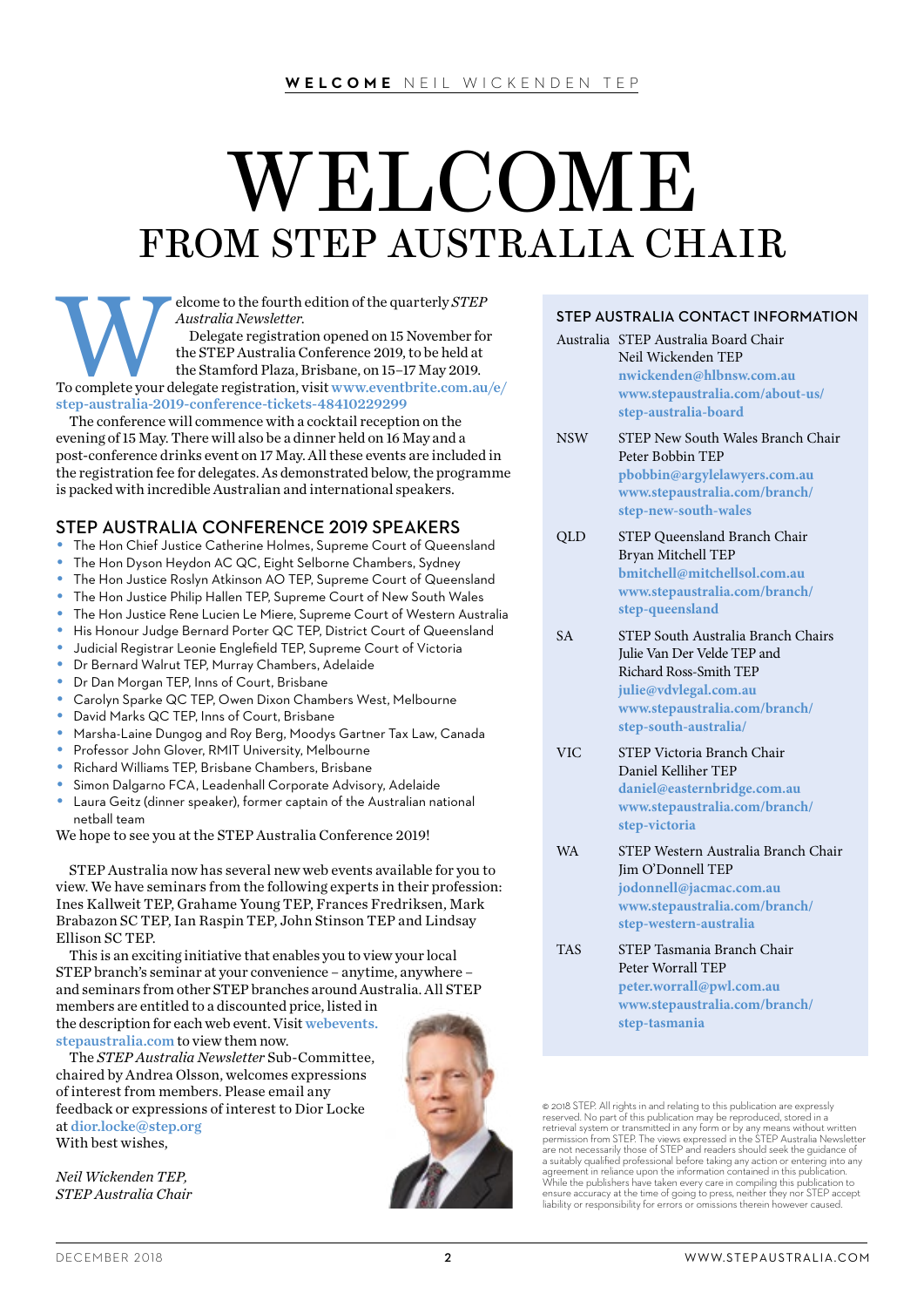# Myths and misery

Katerina Peiros TEP, Lawyer, Hartwell Legal, and Christine Smyth TEP, Partner, Robbins Watson Solicitors

eorge Orwell and Salman<br>Rushdie both said that<br>myths that are believed in<br>tend to make reality. Alas,<br>the belief that a deceased<br>estate bankrolls the legal costs of all the Rushdie both said that myths that are believed in tend to make reality. Alas, the belief that a deceased parties in estate litigation is one such myth. To hold onto Rushdie's further opinion that myths become more useful than the facts is akin to professional suicide when it comes to estate litigation costs.<sup>1</sup>

Litigation is conducted according to the rules of the court<sup>2</sup> and those rules generally dictate that the unsuccessful party pays the successful party's litigation costs.3 The amount of a costs order will depend on a complex intersection of the court rules and the conduct of the litigation.



on the issue of costs and each case depends on its own facts'.7

In recent years, there has been a shift towards a more restrictive approach to costs orders in family provision claims. In *Carroll* v Cowburn,<sup>8</sup> while acknowledging that 'practically speaking the court has little control over costs in family provision matters', Young J cautioned that, as a general guideline, an applicant would not receive an order for costs any larger than the award from the estate. Fifteen years has passed since Young J advanced the warning that costs capping is a risk to litigants in family provision matters, 'particularly for those claimants who are not particularly concerned about how much they get out of the estate as long as they ruin it for everybody else'.9

#### FAMILY PROVISION

The myth that a deceased estate bears the burden of costs of litigation likely finds its origins in the seminal family provision decision of *Singer* v *Berghouse*, where Her Honour Gaudron J noted that: 'Family provision cases stand apart from cases in which costs follow the event. Costs in such a case depend on the overall justice of the case.'4 The idea is that family provision applications are a unique creature of statute that exists to right the actions of a testator who was not 'wise and just'<sup>5</sup> and, as such, it is the estate of the testator that shoulders the burden of the family provision litigation. However, this approach in family provision matters was always tempered by the concept of 'proportionality' in litigation. Referencing the New South Wales court rules as to costs, Palmer J stated that such rules 'were designed to put into the Court's hands a brake on intemperate and disproportionately expensive conduct of proceedings'.<sup>6</sup> Accordingly, the court has 'a wide discretion

'In recent years, there has been a shift towards a more restrictive approach to costs orders in family provision claims'

Since then, estate litigation has significantly increased and, in response, the courts have applied cost-capping orders on applicants<sup>10</sup> and respondent personal representatives<sup>11</sup> alike.

However, it should be noted that litigation in estate matters is not merely confined to claims for further provision. Estates can be the subject of all manner of litigation that traverses a variety of causes of action. As such, those causes of action have always remained subject to the rules of the court, that costs follow the event,<sup>12</sup> unless special circumstances exist to displace the rule. In other words, the 'loser' pays the costs of the successful party,<sup>13</sup> unless it would not be just to make such an order.

#### INDEMNITY COSTS

This was quite plainly demonstrated in the recent Victorian decision of *Molnar* v *Butas (No 4)*, 14 where McMillan J ordered indemnity costs against a party. Indemnity costs orders are reserved for special circumstances, such as they may be awarded against a litigant who acted frivolously, vexatiously<sup>15</sup> or fraudulently, or who brought a proceeding that had no prospect of success.16

Mr Molnar and Mr Butas were engaged in a long-running dispute (which remains unresolved at the time of writing). They were both beneficiaries of an estate, and Mr Butas was the executor. Mr Molnar brought various proceedings against Mr Butas, all unsuccessful. In the final proceeding, *Molnar* v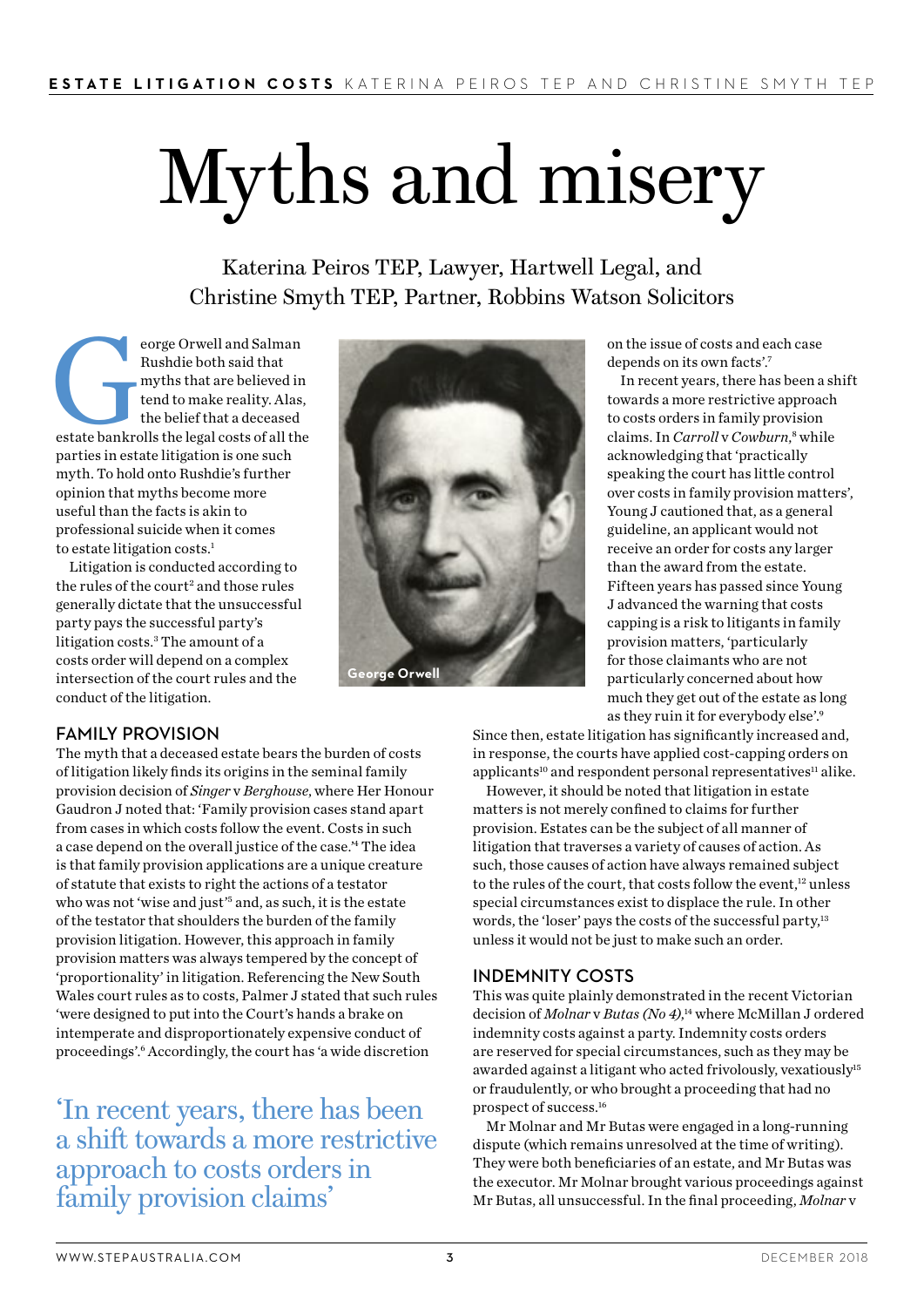*Butas (No 3)*, Mr Molnar sought to have Mr Butas removed as executor for breach of trust. The court found that Mr Molnar's application was 'contrived, without substance and there was no proper basis for removal'.17

In *Molnar* v *Butas (No 4)*, McMillan J was asked to decide the question of costs. Mr Molnar sought that the estate pay the costs of both Mr Molnar and Mr Butas on a standard basis, while Mr Butas sought for Mr Molnar to pay Mr Butas' costs personally on an indemnity basis (and to pay his own costs).

McMillan J rejected outright Mr Molnar's submission that 'the common course is for the costs to be borne by the estate'.18 She said that 'to order that the costs of the application be paid out of the estate would unduly deplete the assets of the estate and reward the plaintiff notwithstanding that his application was dismissed'.19

Her Honour said that the '*prima facie* position is that costs be assessed on the standard basis',20 but this rule may be displaced in 'unusual or special circumstances'.<sup>21</sup> She said:

'Where an action has been commenced or pursued in circumstances where an applicant, properly advised, should have known he had no chance of success it may be presumed to have been commenced or continued for some ulterior motive or in wilful disregard of the known facts or established law. It is not a prerequisite to the power to award special costs that a collateral purpose or a species of fraud be established. The discretion is enlivened when, for whatever reason, a litigant persists in, what on proper consideration should be seen to be, a hopeless case.<sup>'22</sup>

Such circumstances were borne out in this case. It was determined that Mr Molnar's proceeding had no proper basis and was wasteful of the court's time.

Her Honour referred to *Ugly Tribe* v *Sikola*, which provides a non-exhaustive list of when an indemnity order is warranted:<sup>23</sup>

- (a) the making of an allegation, known to be false, that the opposite party is guilty of fraud;
- (b) the making of an irrelevant allegation of fraud;

'The manner in which estate litigants conduct themselves can have a significant impact on whether a costs order can be made against them, regardless of whether they win or lose the substantive case'

- (c) conduct that causes loss of time to the court and to other parties;
- (d) the commencement or continuation of proceedings for an ulterior motive;
- (e) conduct that amounts to a contempt of court;
- (f) the commencement or continuation of proceedings in wilful disregard of known facts or clearly established law; and
- (g) the failure until after the commencement of the trial, and without explanation, to discover documents, the timely discovery of which would have considerably shortened and very possibly avoided the trial.<sup>24</sup>

Mr Molnar was thus ordered to pay all the costs personally and on an indemnity basis.

These cases demonstrate that the manner in which estate litigants conduct themselves can have a significant impact on whether a costs order can be made against them, regardless of whether they win or lose the substantive case.

Clients should be carefully advised about the cost risks they run when commencing litigation and at every step of the way in litigation, as negative costs orders can take the shine off any win or destroy an unsuccessful claimant.

1 In this article, when we refer to estate litigation, this includes disputes about will validity, conduct of executors, estate administration and family provision claims. 2 Uniform Civil Procedure Rules 1999 (Qld) – made under the Supreme Court of Queensland Act 1991 – as at 24 November 2017 – Reg 111 of 1999 (UCPR); Uniform Civil Procedure Rules 2005 (NSW) – made under the Civil Procedure Act 2005 (NSW) – as at 7 April 2017 – Reg 418 of 2005; Supreme Court (General Civil Procedure) Rules 2015 (Vic) – made under s.25 Supreme Court Act 1986 (Vic); Supreme Court Civil Rules 2006 (SA); Rules of the Supreme Court 1971 (WA); Supreme Court Rules 2000 (Tas); Supreme Court Rules (NT); Court Procedures Rules 2006 (ACT) 3 For Old the applicable rule is rule 681(1) UCPR; for Victoria, the applicable rule is rule 63.28 of the Supreme Court (General Civil Procedure) Rules 2015 4 [1993] HCA 35; (1993) 114 ALR 521; (1993) 67 ALJR 708 at [6] 5 Allardice v Allardice (1910) 29 NZLR 959 6 Sherborne Estate (No. 2) (Vanvalen v Neaves) (2005) 65 NSWLR 268 7 Cerneaz v Cerneaz & Anor (No 2) [2015] QDC 73 at [50] **8** [2003] NSWSC 248 9 Ibid **10** Gill v Smith [2007] NSWSC 832: Underwood v Underwood [2009] QSC 107; Jones v Jones [2012] QSC 342 11 Manly v Public Trustee [2007] QSC 388 at [114]; DW v RW (No 2) [2013] QDC 189; Cerneaz v Cerneaz & Anor (No 2) [2015] QDC 73 **12** Re Moerth (No 2) [2011] VSC 275 **13** e.g. Krause v Sinclair [1983] 1 VR 73 **14** [2018] VSC 165 15 A-G v Wentworth (1988) 14 NSWLR 481 16 Manly v Public Trustee of Queensland (No 2) [2008] QSC 047 17 At [16] 18 At [14] 19 At [14] 20 At [10] 21 At [10] 22 at [12] 23 At [11] 24 Ugly Tribe Co Pty Ltd y Sikola [2001] VSC 189 (14 June 2001) [7]-[8] (citations omitted). See also Colgate Palmolive Co v Cussons Pty Ltd (1993) 46 FCR 225; SunlandWaterfront (BVI) Ltd v Prudentia Investments Pty Ltd (No 3) [2012] VSC 399 (14 September 2012). The decision at first instance was affirmed by the appellate decision on the issue of special costs: Sunland Waterfront (BVI) Ltd v Prudentia Investments Pty Ltd [2013] VSCA 237 (6 September 2013) [538]–[551].



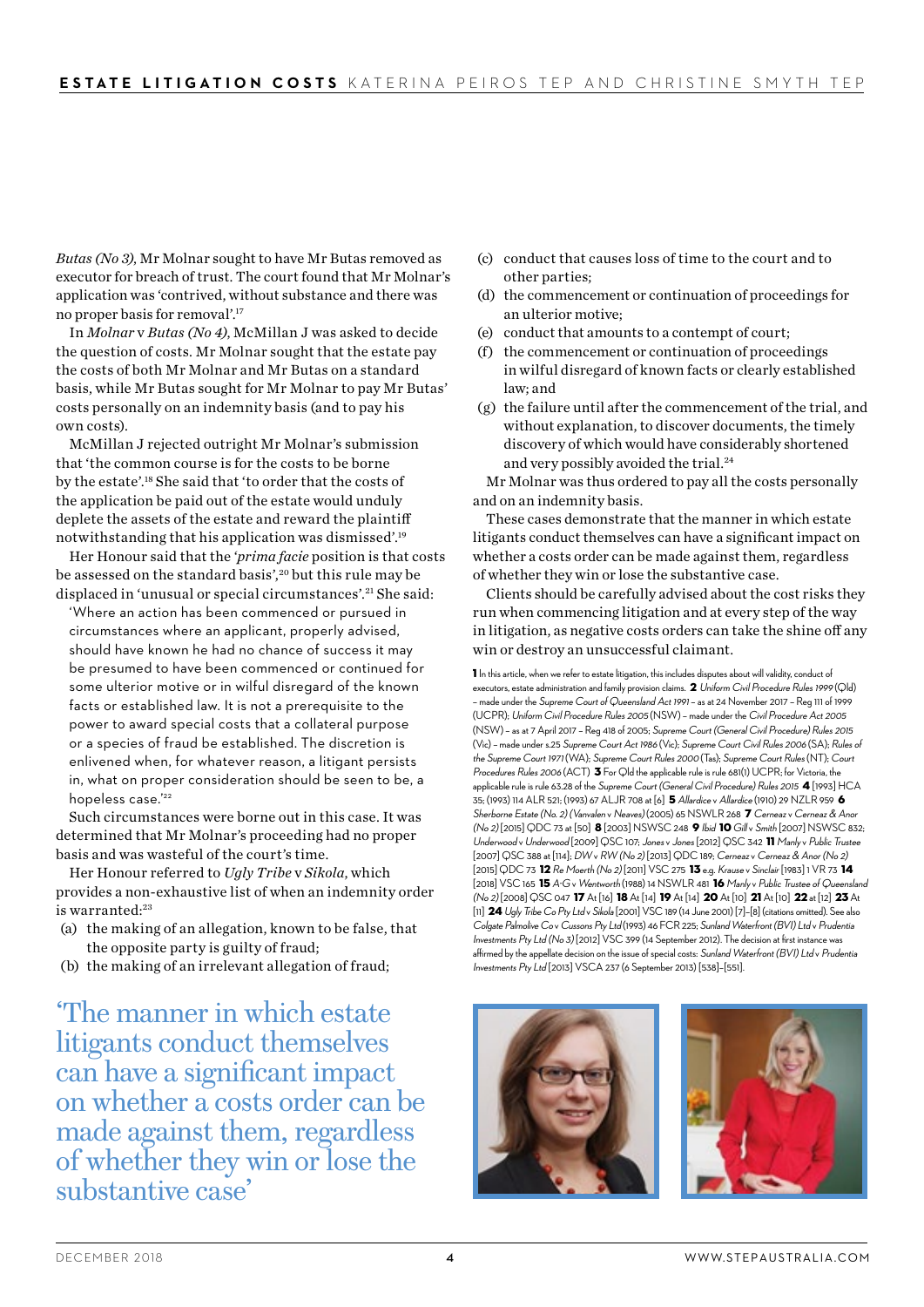# Planning for aged-care costs

Steve Thiele TEP, Managing Director, SETA Pty

The ever-increasing life expectancy of our Australian<br>population means that legal practitioners,<br>accountants and financial planners are increasingly<br>called on to provide advice to their clients about the<br>taxation consequen population means that legal practitioners, accountants and financial planners are increasingly called on to provide advice to their clients about the taxation consequences following the elderly client's or relative's move from their family home into an aged-care residence. The move often happens at short notice for health reasons and is a very stressful time for those involved; and practitioners may not become aware until some time after the person has moved into care or after their death.

#### **THE BASICS OF CGT AND FAMILY HOME EXEMPTION(S)**

- Capital gains tax (CGT) was introduced in Australia on 19 September 1985.
- Assets acquired on or before that date are generally exempt from CGT, when sold.
- Main residences (family homes) acquired after that date are also generally exempt from CGT.
- Where the owner is absent, e.g. overseas or in a nursing home, family homes can be rented out for up to six years and still be treated as the owner's main residence, so long as no other main residence is acquired.
- However, if the owner is absent from the property for more than six years, the property becomes subject to CGT on sale, with the cost base being its market value at the time it first became income-producing.
- Occupation of an aged-care dwelling is generally not regarded as a main residence.
- On death, a person's main residence immediately before death continues to be exempt from CGT, provided that the legal personal representative (LPR) sells the property and settlement occurs within two years of the date of death.
- Where the LPR fails to dispose of a main residence within the required time, the sale becomes subject to CGT, and the cost base is its market value at the date of death.
- The Commissioner of Taxation has discretion to extend the two-year period; this is normally granted where the circumstances are such that the LPR is unable to sell the property within that time; e.g. where there is a delay in the Grant of Probate or Letters of Administration caused by a dispute over the will.

The following three examples illustrate how the CGT and exemptions operate.

#### EXAMPLE 1

#### HOME IS BOUGHT PRE-CGT

Mary buys a home in 1979 aged 45 and lives there until 2010, when she moves into an aged-care facility. Her home is rented out until she dies in 2017. Her LPR arranges for the home to be sold and the settlement occurs in 2018, well within two years of her death.

#### 'Occupation of an aged-care dwelling is generally not regarded as a main residence'

There is no CGT on the sale by the LPR. Mary bought her home before CGT was introduced, and her absence and the rental for a seven-year period does not affect this.

#### EXAMPLE 2

#### HOME IS BOUGHT POST-CGT – ABSENT MORE THAN SIX YEARS

Martha buys her home in 1989 aged 55 and lives there until 2010, when she moves into an aged-care facility. As in example 1, her home is rented out until she dies in 2017. Her LPR sells the home within two years of her death.

As Martha was absent from her home for more than six years, there will be CGT on the sale. The cost base will be the market value of the property when it first began earning income in 2010. The LPR could use the Valuer-General's valuation at the time, or alternatively could seek a valuation from a qualified valuer, who should be able to provide an opinion on its market value in 2010.

However, if Martha and/or her family had decided not to rent the property when she moved out, there would be no CGT on the sale.

#### EXAMPLE 3

#### HOME IS BOUGHT POST-CGT – ABSENT LESS THAN SIX YEARS

Let us say Martha had delayed moving into aged care until 2012, and the property therefore earned income for only five years before she died. As long as the LPR sold and settled on the property within the two-year period following Martha's death, there would be no CGT, as the home would still be treated as her main residence immediately before she passed away.

On the other hand, if the LPR has been less than diligent and took more than two years to sell the home, there could be CGT on the sale, with the cost base being the market value at Martha's date of death. This assumes the Taxation

Commissioner fails to exercise the discretion to allow additional time.

#### **CONCLUSION**

Long-term occupancy in aged care can result in CGT applying to the family home if the home has been income-producing for more than a six-year period. Practitioners should ensure they obtain this information before advising their clients.

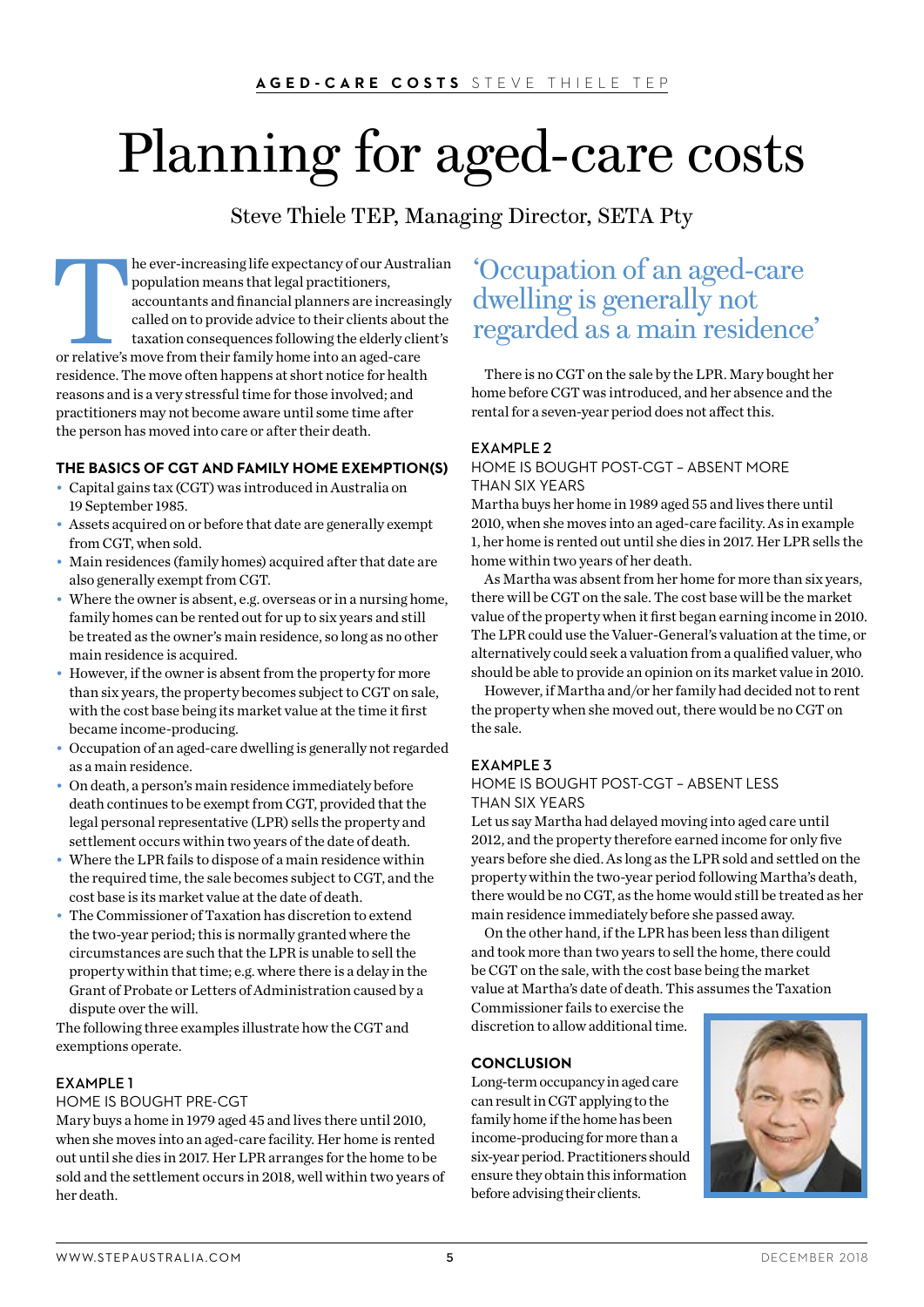## Introducing… Kimberley Martin TEP

Director at Worrall Moss Martin Lawyers and winner of the STEP Young Practitioner of the Year Award 2018/19

#### **WHY DID YOU BECOME A MEMBER OF STEP?**

STEP is the peak international professional body for advisors who specialise in trusts, estates, tax and succession planning. I believe it is important for practitioners to align with organisations that bring them together. I sought membership of STEP, and access to the benefits and obligations of membership, as soon as I met the criteria.

#### **WHAT DOES BEING A STEP MEMBER MEAN TO YOU?**

It means I am recognised as a practitioner with expertise in my field of practice. Membership offers unrivalled opportunities for networking, idea and resource sharing, discourse, and a greater degree of insight into the development of the law in my area of expertise. This enables me to better understand the trends and emerging areas, both domestically and around the world.

#### **CAN YOU GIVE US SOME INSIGHT INTO YOUR EXPERTISE?**

My expertise is primarily in the areas of trust and estate law, with a particular focus on wills, enduring powers of attorney, instruments appointing enduring guardians, trust law, superannuation law (including self-managed superannuation funds), company law (from a succession-planning perspective) and tax law.

I have worked solely in these areas since I began practice in 2012. In 2017, I graduated from the College of Law with a Master of Laws (Applied Law), majoring in wills and estates, and was awarded the de Groots Best Graduating Student Prize.

One particular area of specialisation that I have is 'digital estates', more specifically the emerging legal issue of what happens to your digital assets, accounts and devices when you lose capacity or die. I have both a professional and personal fascination with this issue, and I am actively involved in providing education and guidance for others, as well as lobbying for legislative reform on a state, national and international level. As an industry leader in this area, some of my key achievements are that I:

- co-authored the first substantial paper analysing the issue of digital assets in estate planning and estate administration;
- played a key role in the establishment of the STEP Digital Assets Global Special Interest Group (SIG);
- lead a project to develop a set of five jurisdictional *Digital Assets: Practitioner Guides* as part of the STEP Digital Assets SIG Steering Committee;
- prepared detailed submissions (on behalf of STEP Australia) in response to the NSW Law Reform Commission review on digital assets; and
- have been interviewed by the national *7:30* programme on ABC, have been quoted in *The Age* and *The Sydney Morning Herald*, and have had articles published internationally.

I also have significant expertise in superannuation law and tax law, and I am regularly engaged by private clients and

advisors to provide assistance with complex superannuation matters (in particular issues arising from the 1 July 2017 changes) and complex tax matters, including capital gains tax issues.

#### **TELL US WHAT MOTIVATED AND INSPIRED YOU TO DEVELOP THE EXPERTISE YOU HAVE TODAY?**

Although it sounds clichéd, the satisfaction I receive when I am able to genuinely help someone resolve a difficult issue is what drove me to develop my expertise. I knew, prior to commencing practice, that I wanted to have an area of specialist expertise: it allows me to focus my abilities. It gratifies me to know (or at least have the means to quickly and efficiently research) everything there is to know about my chosen area of law. It was the drive for that degree of professional satisfaction, combined with an early career passion for estate planning law and wish to help people, that inspired me to seek out the level of expertise that I have today. I am motivated by the satisfaction I receive in helping my clients find peace of mind with issues that affect everybody: incapacity and death.

#### **WHAT IS THE BEST ADVICE OR GUIDANCE YOU HAVE EVER BEEN GIVEN?**

When I was a very junior practitioner, a senior practitioner gave me this (paraphrased) advice: early in your career, find one discrete area of law, relevant to you and your firm's practice area, and learn as much as possible about that area to develop yourself into the 'go to' person for questions about that area. This exercise will make you indispensable to your colleagues.

Although it somewhat pains me to say this, given the contemporary focus on achieving a 'work-life balance', other very valuable advice I received was that young lawyers need to be prepared to put in extra effort and time if they want to develop their expertise, reputation and a valuable professional network. This may include sacrificing some of the desired work-life balance but, when assessing the long-term benefits, the sacrifice is a choice and is worthwhile. Those not prepared to make that sacrifice may miss opportunities. Have a plan, be effective and efficient with time, and stay focused on not only career goals, but also life goals: allocate a balance to both.

#### **WHAT IS YOUR MOST MEMORABLE STEP EVENT?**

I attended a lecture by Ian Raspin TEP in 2016, hosted by STEP Tasmania. I respect Mr Raspin's expertise and found the lecture to be engaging and informative. I think it is wonderful that STEP is supportive of practitioners with that degree of expertise travelling interstate (and internationally) to share it.

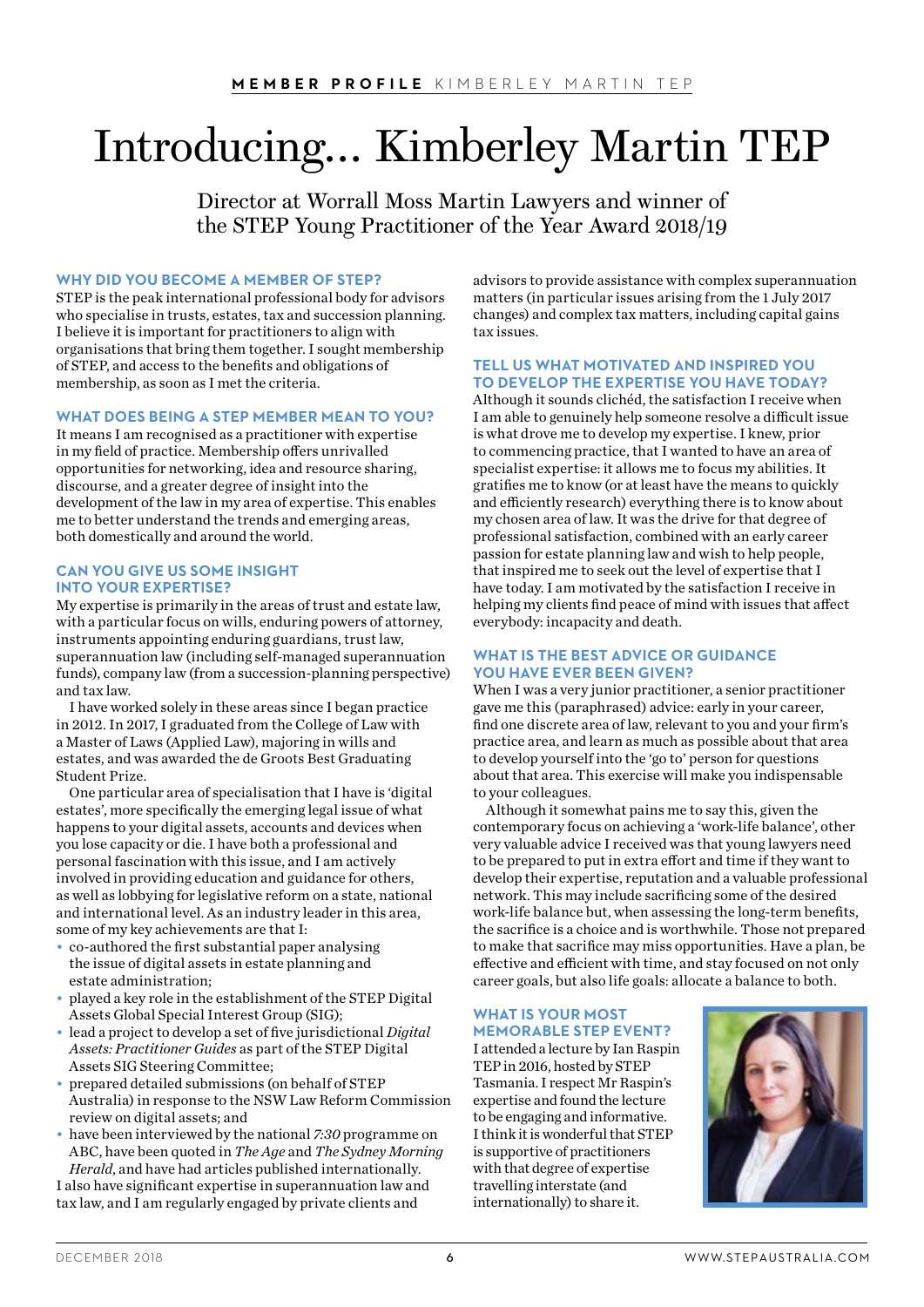**CASE STUDY** PAMELA SUTTOR TEP

### Case study: Indigenous intestacy and distribution orders

Pamela Suttor TEP, Managing Partner, L Rundle & Co

ew South Wales (NSW), Queensland and<br>the Northern Territory all have special<br>provisions in their succession legislation<br>dealing with the distribution of intestate<br>indigenous estates. Judgments include<br>Application by Public the Northern Territory all have special provisions in their succession legislation dealing with the distribution of intestate indigenous estates. Judgments include *Application by Public Trustee Re Estate of Najalung,*<sup>1</sup>  *Eatts* v *Gundy,*<sup>2</sup>  *Re Estate Wilson, deceased* <sup>3</sup> and *The Estate of Mark Edward Tighe*. 4

The most recent NSW judgment, and only the third, was that of Lindsay J in *Re Estate Jerrard, deceased*. 5 The deceased was unmarried and had no children. He met his death in a motor vehicle accident. His only asset of note was the death benefit attached to his superannuation. His parents, who had never married and had separated when the deceased was a couple of months old, survived him. All parties were Aboriginal and lived in the NSW country town of Tingha, which has a predominantly Aboriginal population. The mother sought an order under Part 4.4 of the *Succession Act 2006*, in accordance with Aboriginal customary law, giving her the whole of the estate. The non-custodial father was given just under AUD40,000, plus capped costs of AUD30,000, from an estate of approximately AUD365,000. Such a provision is to be contrasted with the usual distribution on intestacy of sharing the estate equally by both parents.

Lindsay J set out five key questions raised by the case.<sup>6</sup> These crystallised into two issues: proof of customary law 'His Honour held that "just and equitable" should be judged by general law standards'

and interpretation of the statutory requirement that any distribution order be just and equitable. His Honour found a community's own evidence of its customary law should be treated 'not uncritically but empathetically',7 and generally accepted the plaintiff's evidence. His Honour held that 'just and equitable' should be judged by general law standards, not just Aboriginal laws and customs, but that did not justify importing family provision

concepts, such as need or conduct disentitling. His Honour's focus was, instead, directed to determining how the deceased would have chosen to distribute his estate had he turned his mind to it.

1 [2000] NTSC 52 2 [2014] QCA 309 3 [2017] 93 NSWLR 119 4 [2018] NSWSC 163 5 [2018] NSWSC 781 6 at [13] 7 at [97]



#### ANNOUNCEMENT

Congratulations to Richard Williams TEP, who was presented with the 2017 STEP Founder's Award at STEP Queensland's annual conference in September 2018. The Founder's Awards are given to members who have made 'an exceptional and outstanding long-term contribution to the Society above and beyond that normally expected of a member through office in his or her branch or elsewhere in the voluntary life of the Society'. The 2018 Founder's Awards recipients were announced at the STEP AGM on 5 December. Visit [www.](http://www.step.org/knowledge/founders-awards-recipients) [step.org/knowledge/founders-awards](http://www.step.org/knowledge/founders-awards-recipients)[recipients](http://www.step.org/knowledge/founders-awards-recipients) to see who received an award.